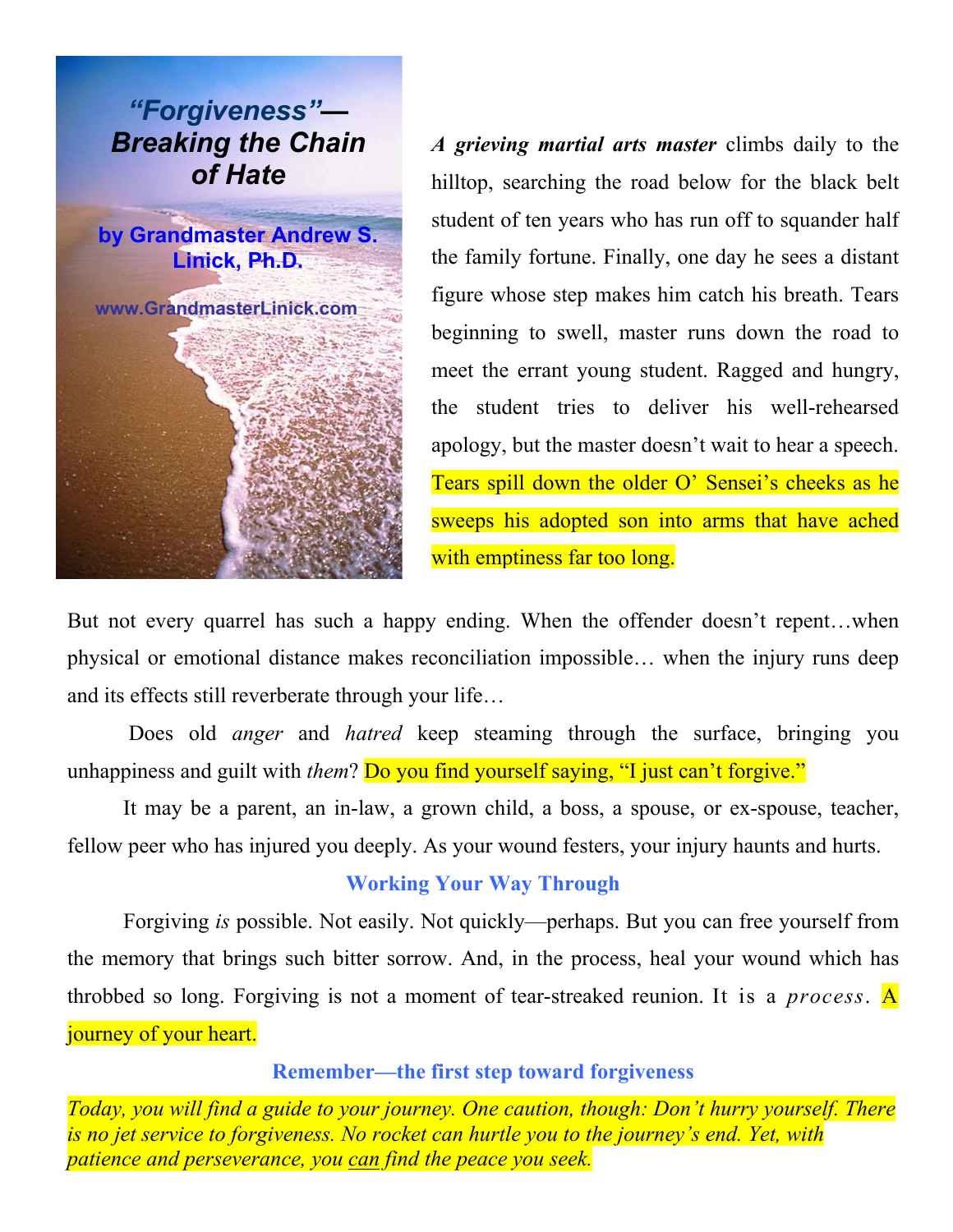Ageless wisdom tells us "forgive and forget." How easily we forget small offenses. You know, the ones we don't have to struggle to forgive. It's the opposite story for major wounds. Only when we have forgiven can we begin to put painful memories behind us.

Can complete forgetting be dangerous, opening the way for a repeat performance? Communally we dare not forget the injustice of segregation or the horror of the Holocaust! We know we must never let such events happen again. Every personal experience yields important lessons. We all lost a precious lesson when we forget the experience. One example of this is the abused child/*student* who has never faced the wrong done him or her ends up marrying an abusive man/*teacher.* Remembering is clearly a painful task. Be gentle with yourself. If you must, take it in three small steps. If the old hatred gushes, 1) treat it as you would an unruly child. 2) Admit its presence but make it sit in a corner while you get this important work done. 3) Write down your recollections—so you can pick up where you left off (if you need to), then back off for a while. Now you can continue to fill in the details piece by piece.

You can't forgive what you refuse to remember, any more than you can seek treatment for a disease whose symptoms you have yet to notice. Begin your journey into memory *before* you were so harshly tinged. Remember the time before your need to forgive existed. Retrieve what your life was like back then and remember what you were like, too. Were you trusting, certain of your own invulnerability?

 Remember each person who hurt you. Reconstruct whatever relationship existed between you and that person before rage blurred your vision. If a stranger wounded you, try to imagine what that person was like earlier in life.

 Once you have remembered the happier past, let yourself relive the injury in all its painful detail. Note exactly what happened. Feel how you felt inside. In your mind's eye, see the injury evolve just as it did initially.

**Understanding: walking in the other person's moccasins**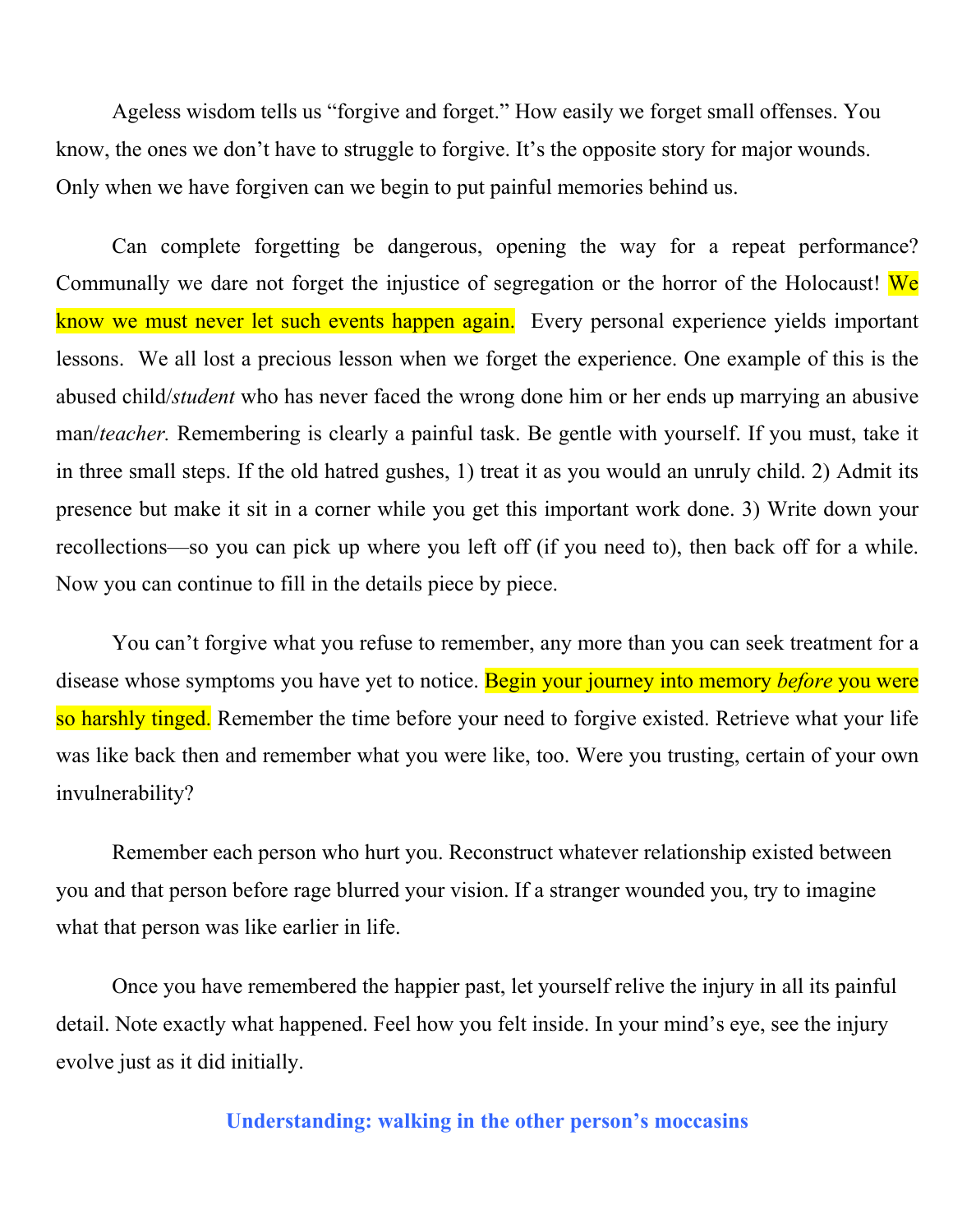Now re-examine the outcome. Besides your obvious loss. Your shattered relationship. Your material setback. Take care listing the losses you may not have chosen before— the changes inside you. Did you lose some ability to trust? … to be a happy, loving individual? What part of yourself, separated by that past injury, would you like to regain?

 Once you have recalled the injury in all its dreadful detail, verbalize your gift of insight. Try to understand why things happened as they did.

 Probe the personalities involved. Note the stresses at work on each individual—yourself included.

 Perhaps, you may learn you, yourself contributed to these unfortunate course of events. Maybe you did not nourish the damaged relationship well enough. Possibly you refused to see where surroundings were surely going. Or you may feel that somehow you deserved what happened to you.

Don't trap yourself into assigning blame. Don't make excuses for yourself. And forgiving yourself as well is paramount.

 Making excuses for the person who hurt you is not good either. (Excusing and forgiving are not the same thing. You may *excuse* the small child who spills the too-full glass of milk; you must *forgive* the grown child who turns against you.) Just try to the best of your ability to understand what was happening inside the offender.

## **Decide to Forgive**

 Right now you have a clearer picture of what happened and why. So let's face it. Do you really want to forgive?

 Remember hearing the saying "nursing" a grudge? By using this word we imply tender concern and prudence. Why is it something in the human heart (some call it original sin) loves dark feelings. When ire and hatred take up long time residence, we grow used to having them around. Sadly, we even grow to love them.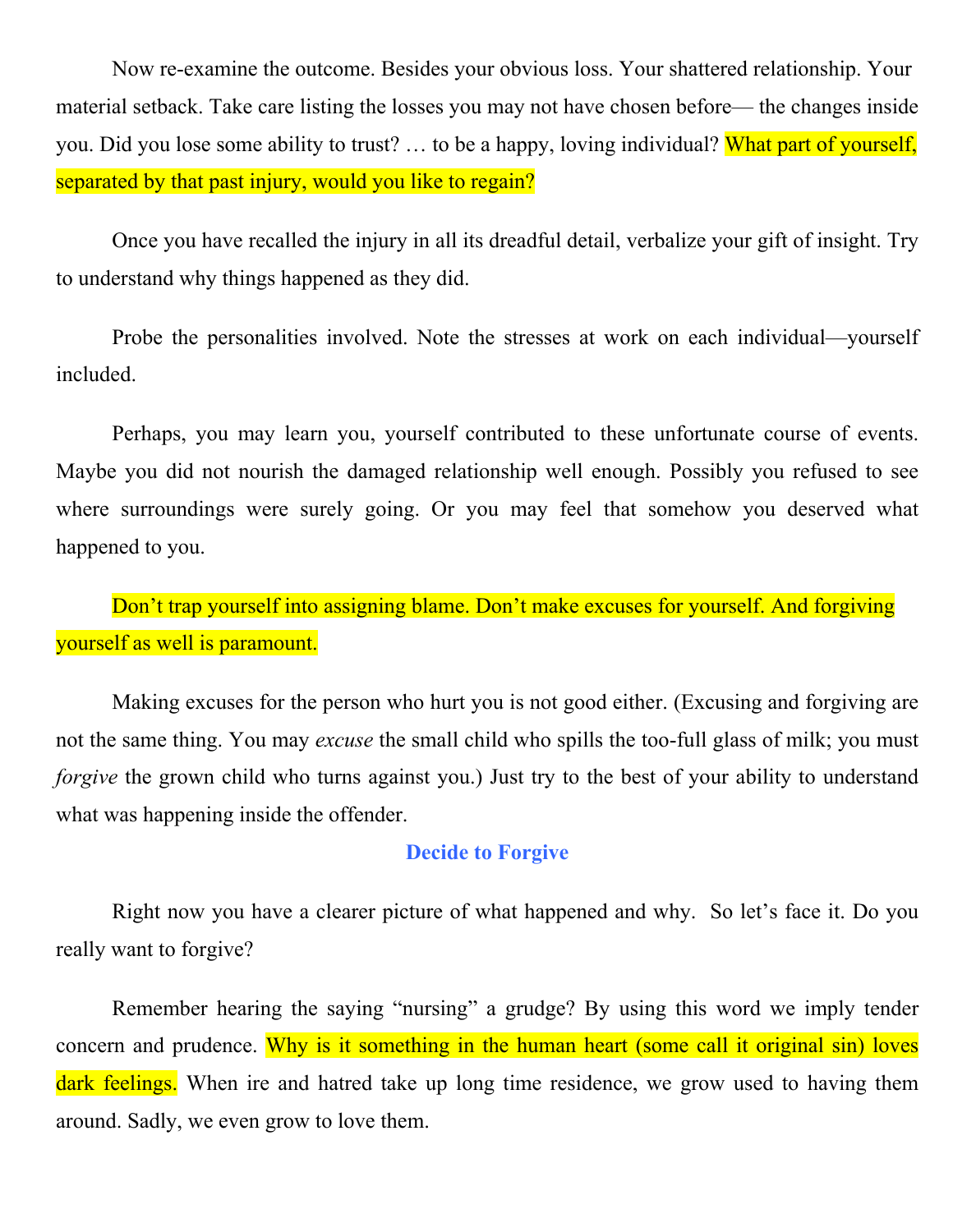Something in our heart demands fairness. Forgiving when sorrow or atonement is absent, when real harmonizing is perhaps impossible because of distance, death, or the other's unwillingness—that kind of forgiving rightfully outrages our sense of justice. Some things don't, in decent human terms, *deserve* forgiveness.

 Forgiving is not something you do because you should, according to the standards of religious belief or human decency. Forgiving is something you do for yourself.

 It is one way of becoming the person you were created to be—and fulfilling God's dream of you is the only way to true wholeness and happiness.

 You need to forgive so that you can move forward with life. An unforgiven injury binds you to a time and place someone else has chosen. It holds you trapped in a past moment and in old feelings. *Forgiveness is your ticket to total emotional freedom.*

 Write down what difference forgiving will make in your life. Think of what you'll gain? And just what will you really lose?

Are you willing to lose the company of your dark feelings? Have you the courage to step out into the future without carrying the so-called *bad luggage* and *extra burdens*?

## **Let Go Tender Heart**

 The fact you *want* to do something, isn't the same as *doing* it. But it is a giant first step. Here on in, it's okay to give yourself time. Behind you lies arduous work. The rest is a matter of practice. Little by little, let go of the harsh feelings you have nursed for so long. You may miss them at first, but you'll learn they were in very unpleasant company after all.

*In your struggle to forgive why not ask for divine help. The God of Judeo-Christian tradition has an ancient reputation for compassion and mercy. Try praying for your enemy. Don't' just ask for a change in that person's heart of behavior. Really pray for such a prayer. In front of God who knows your mind and heart, spoken words are not even necessary. Just stand before God*